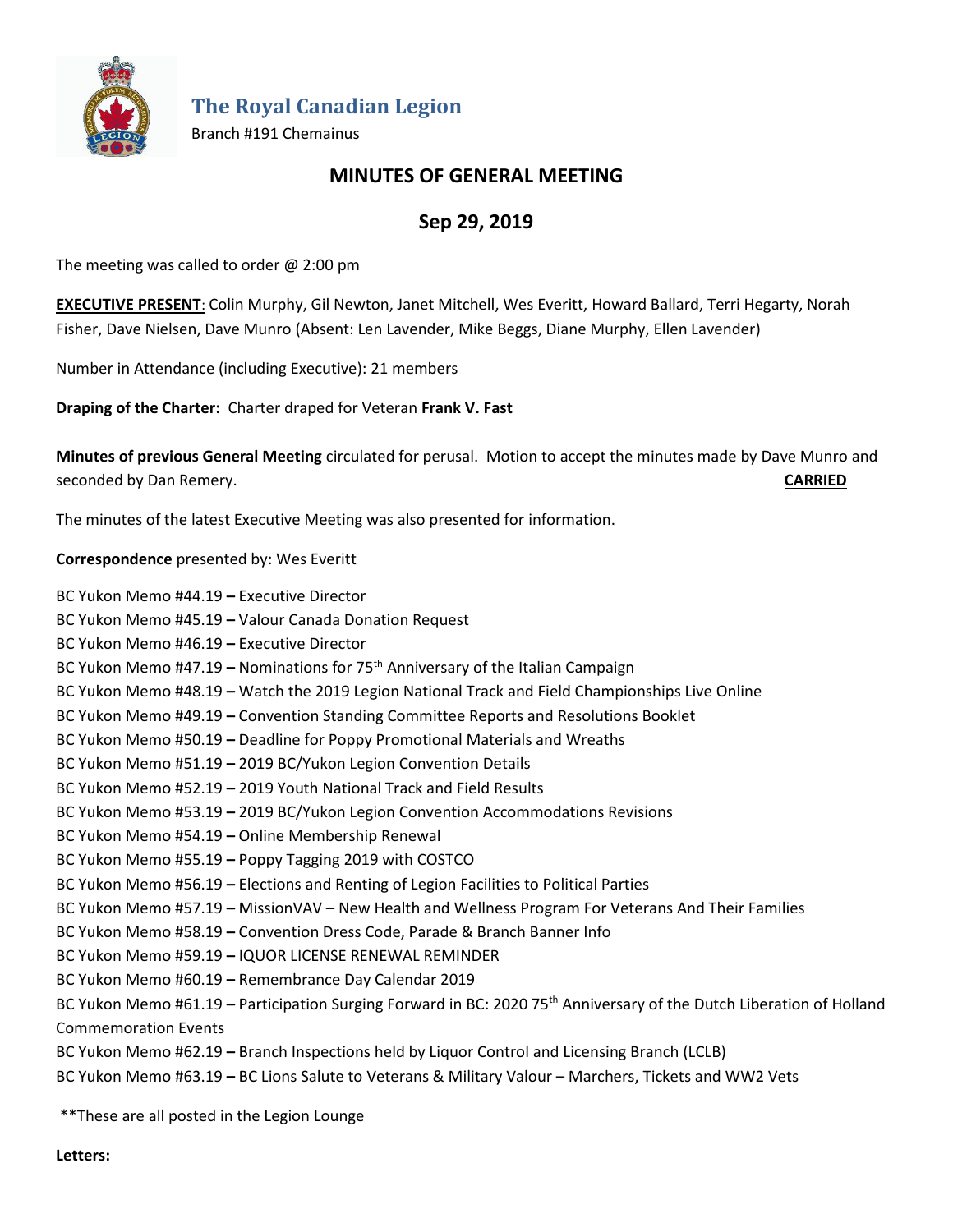### Thank you letter from Vancouver Island Compassion Dogs Thank you letter from Chemainus Valley Cultural Arts Society

Motion to accept correspondence moved by Wes Everitt and seconded by Peter Brady. **CARRIED** 

Peter Brady wanted to offer a verbal thank-you to Diane Murphy and other members who have shown kindness and concern for his wife.

Branch Financials presented by: Janet Mitchell

Motion to accept Branch financials was moved by Janet Mitchell and seconded Norah Fisher. **CARRIED**

**Bingo and Meat Draw** report presented by: Janet Mitchell Complete statements are available.

A motion was made by Janet Mitchell to accept the Bingo and Meat Draw reports seconded by Darlene Beggs.

**Donations** presented by Janet Mitchell:

Poppy SUE: Chemainus Heath Care Foundation - \$2000.00 – Janet presented a motion for a SUE to assist in obtaining equipment and service to enhance veterans and other seniors well-being and seconded by Frans Vandenbrink.

Vancouver Island Compassion Dogs – \$1000.00 from Bingo North Cowichan Breakfast Program – \$2000.00 from Meat Draw Cowichan Neighbourhood House Association – \$1000.00 from Bingo Chemainus Harvest House Food Bank – \$1000.00 from Meat Draw Little Town Christmas 2019 – \$1000 from Bingo

Motioned by Janet Mitchell and seconded by Frank Fisher. **CARRIED**

#### **COMMITTEE REPORTS**

#### **Membership** presented by Terri Hegarty

The following new and transferring applicants are presented for membership to the Branch:

| Linda Olund<br><b>Trevor Lawless</b><br>Ordinary<br>Associate<br>Amanda Blenderman<br>George Saywell<br>Associate<br>$\overline{\phantom{m}}$<br>Christina Goodbie<br>Denise Stanton<br>Associate<br>Associate<br>—<br>Steve Smith<br><b>Terry Geddes</b><br>Ordinary<br>Associate<br>$\qquad \qquad \qquad$<br>Carl Wright<br><b>Brian AAberg</b><br>Associate<br>$\overline{\phantom{m}}$<br>$\overline{\phantom{m}}$<br>Mary Robinson<br>Jennifer Lovick<br>Associate<br>$\overline{\phantom{m}}$<br>$\overline{\phantom{m}}$<br>Michel Charron<br>Colin Stanhope<br>Affiliate<br>$\overline{\phantom{m}}$<br>$\qquad \qquad \blacksquare$<br>Robert Todd Van Norman<br>Judy Whittet<br>Associate<br>$\overline{\phantom{m}}$<br>— | Jackie Allen | Associate | Frank Gibbons | <b>Affiliate Voting</b> |
|---------------------------------------------------------------------------------------------------------------------------------------------------------------------------------------------------------------------------------------------------------------------------------------------------------------------------------------------------------------------------------------------------------------------------------------------------------------------------------------------------------------------------------------------------------------------------------------------------------------------------------------------------------------------------------------------------------------------------------------|--------------|-----------|---------------|-------------------------|
|                                                                                                                                                                                                                                                                                                                                                                                                                                                                                                                                                                                                                                                                                                                                       |              |           |               |                         |
|                                                                                                                                                                                                                                                                                                                                                                                                                                                                                                                                                                                                                                                                                                                                       |              |           |               | <b>Affiliate Voting</b> |
|                                                                                                                                                                                                                                                                                                                                                                                                                                                                                                                                                                                                                                                                                                                                       |              |           |               |                         |
|                                                                                                                                                                                                                                                                                                                                                                                                                                                                                                                                                                                                                                                                                                                                       |              |           |               |                         |
|                                                                                                                                                                                                                                                                                                                                                                                                                                                                                                                                                                                                                                                                                                                                       |              |           |               | <b>Affiliate Voting</b> |
|                                                                                                                                                                                                                                                                                                                                                                                                                                                                                                                                                                                                                                                                                                                                       |              |           |               | <b>Affiliate Voting</b> |
|                                                                                                                                                                                                                                                                                                                                                                                                                                                                                                                                                                                                                                                                                                                                       |              |           |               | <b>Affiliate Voting</b> |
|                                                                                                                                                                                                                                                                                                                                                                                                                                                                                                                                                                                                                                                                                                                                       |              |           |               | <b>Affiliate Voting</b> |

Motioned by Terri Hegarty and seconded by Gil Newton to accept these new members. **CARRIED**

**PRO** presented by Colin Murphy – Nil Report

**Ways and Means** presented by Janet Mitchel: – Janet reminded the membership of the upcoming breakfast on Tue for Tour de Rock, Dart Tournament on 6 Oct in the Hall and recent wedding in the hall last evening.

# **CARRIED**

**CARRIED**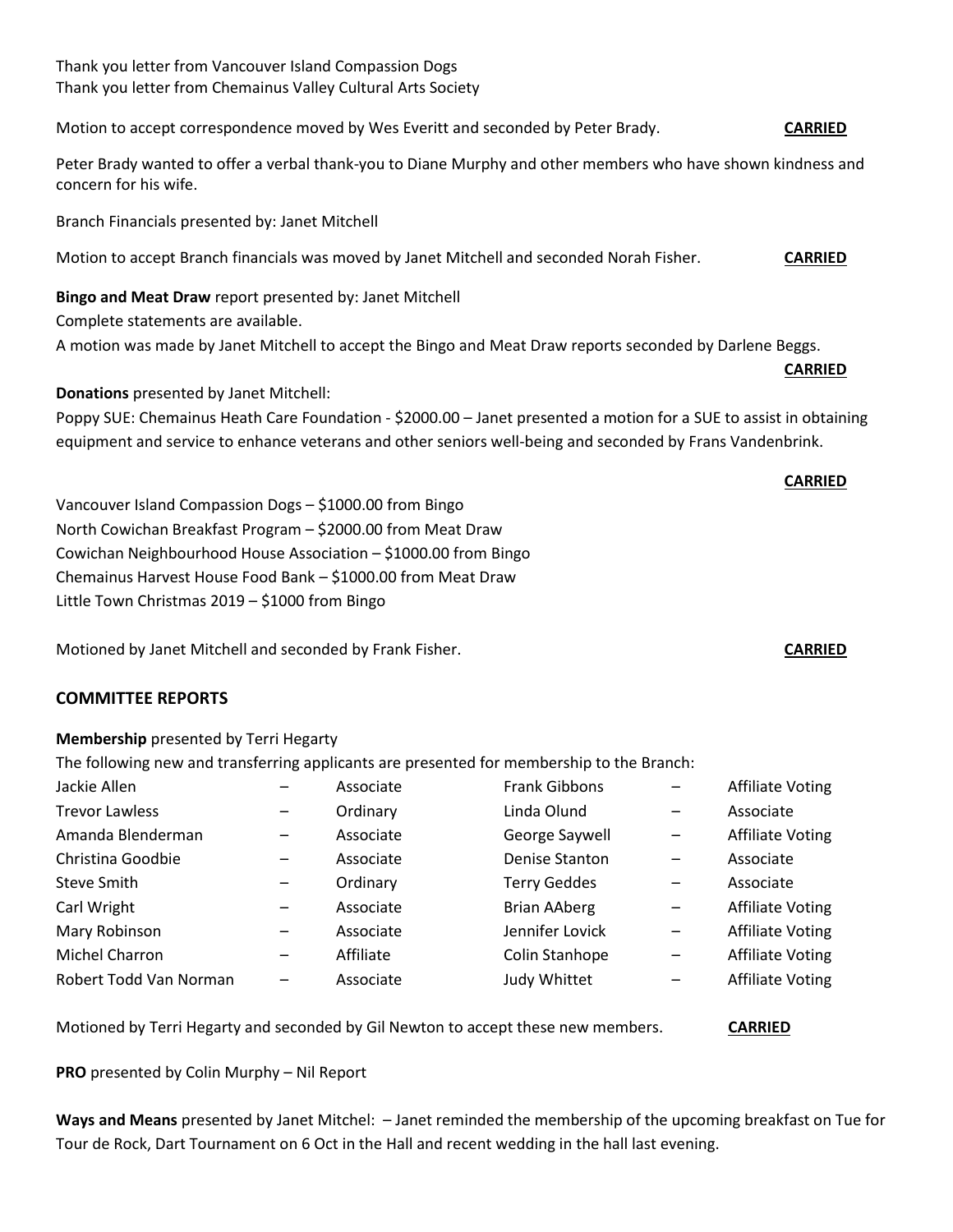**Service Officer** presented by Wes Everitt – Delivered a scooter this week but apparently having issues with it, so we look at replacing with the one we have left.

Poppy presented by Janet Mitchell – this year's campaign will start 1 Nov. Vet's dinner will be on the 2<sup>nd</sup> of Nov. Church Service and Cemetery Service will be on the 10<sup>th</sup> Nov. Poppy Meeting Fri Oct 11 at 2PM.

**Sick & Visiting** presented by Diane Murphy – Nil Report

**Youth & Sports** presented by Norah Fisher – Monday nights will have dart teams here. There will be a dart tournament on the 6 Oct upstairs and Norah is still trying to contact individuals' reference the Zone play downs in Jan. Norah also added that Gil and Dorothy will be handling the Halloween Party as she is committed elsewhere. Gil added that he would be looking for some volunteers to lend a hand.

**Bar** presented by Howard Ballard – Howard reported on recent meetings with bartenders, the updating of opening and closing procedures. Gas system at the bar is being and will be updated.

**House** presented by Gil Newton – Most of the towel and soap dispensers have been exchanged. Issue with the lights in the women's washroom to be corrected. Heat pumps still on cooling stage. Key cupboard has been updated.

**Sgt-at-Arms** presented by Dave Nielsen – Remembrance Day parade participants have been identified. Still looking for volunteers for the school visitations. Tentative date of 25 Oct for placing crosses on the veteran's sites in the cemetery. Dave would like to have our Branch Colours to be replaced as ours is quite faded. To this end Dave presented a motion to replace our banner at cost not to exceed \$600 and this was seconded by Peter Brady. **CARRIED**

**Zone Report** presented by Dave Munro – Dave reported that the Zone had dealt with a couple of the resolutions for Convention and that the next Zone Meeting would be at Malahat.

**Honours and Awards** presented by Wes Everitt - Wes was working on helping an individual with his bid to gain his Korean Ambassador for Peace medal.

Motion to accept Committee reports was moved by Marianne Palou and seconded by Gil Newton. **CARRIED**

## **OLD BUSINESS**

**75th Anniversary of the Dutch Liberation of Holland** – Peter Brady brought up the fact that we should be registering for this. Request the office manager submit the application to Zone. **Office Manager**

**Bylaws and Branch Manual –** Peter Brady has requested the Branch President show the manual and Bylaws that the Branch is currently using as he believes there is a discrepancy in what the Branch is using. **AI** 

#### **NEW BUSINESS**

**Veteran's Dinner –** Dinner will be 2 Nov this year. Details will be forthcoming soon.

**Friday Night Kitchen –** We no longer have a Friday evening cook, Georgina has looked after it this weekend and also next Friday. We are still actively looking for a replacement. If anyone knows of anyone let the Branch know and we shall approach them.